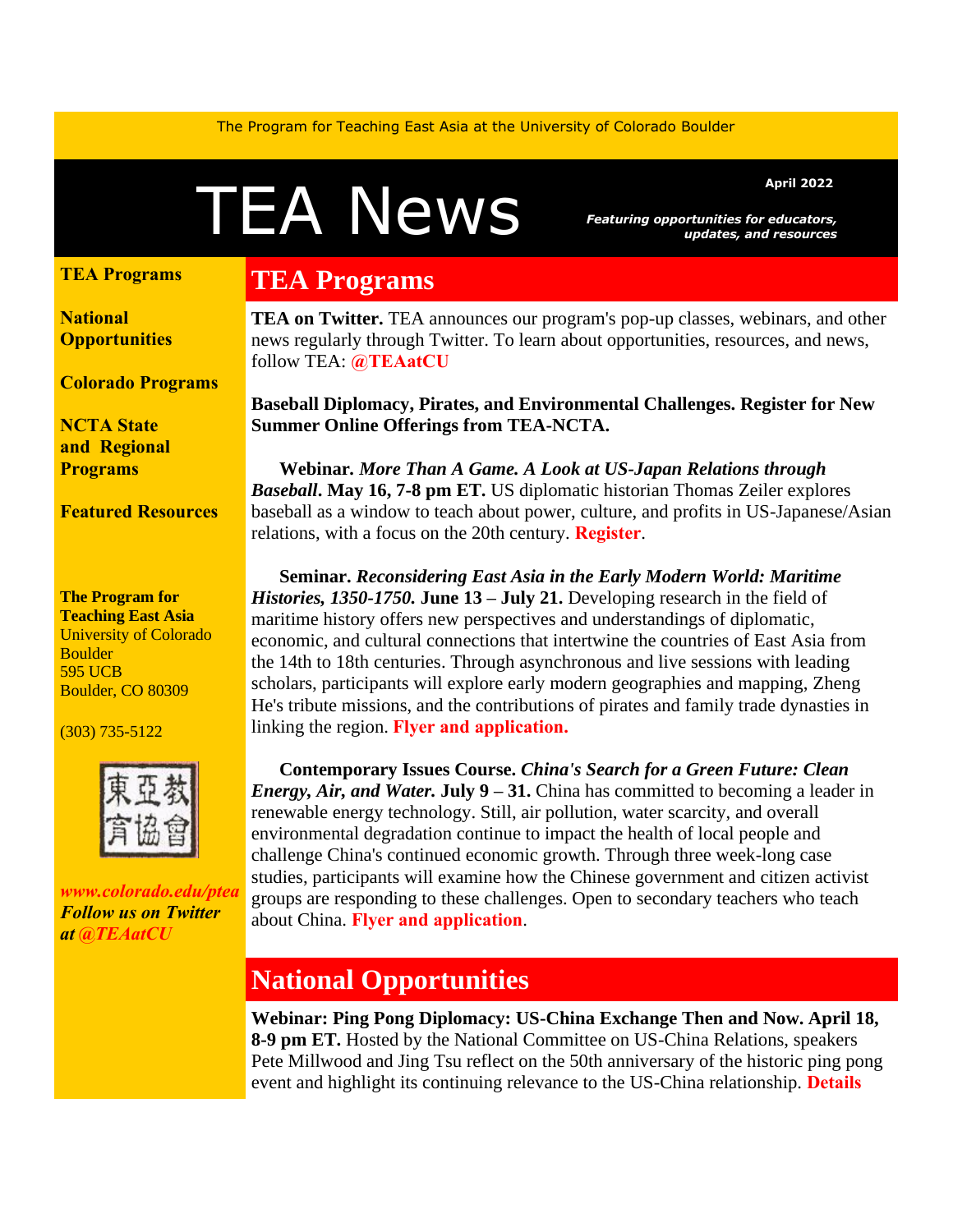#### **[and registration](https://www.ncuscr.org/event/ping-pong-diplomacy-us-china-exchange/)**.

**Korean History and Culture Seminar for Educators. June 21 – 24.** Program for K-12 educators includes lectures, hands-on activities, and excursions. Korean Cultural Center Los Angeles: In person or Zoom. **[Details and application](https://koreanseminar.org/contactus/)**.

#### **Upcoming National Programs from our NCTA Colleagues**

- **Virtual Tour: The Hare with Amber Eyes Netsuke Exhibit. April 27, 7-8 pm ET**. Hosted by NCTA at the Five College Center for East Asian Studies and the Jewish Museum of NYC. **[Registration](https://us06web.zoom.us/meeting/register/tZ0tc-qurDwjHNZbq8dA55yf0stEhzP4WnNT)**.
- **Webinar:** *While I Was Away***. May 17, 7-8 pm ET.** Hosted by NCTA at the Five College Center for East Asian Studies, with author Waka T. Brown. This book is a 2021 Freeman Book Award Young Adult/Middle School Literature Honorable Mention. **[Registration](https://attendee.gotowebinar.com/register/6125176290389320976)** and **[book giveaway](https://www.fivecolleges.edu/form/while-i-was-away-copies-for-educ)**.
- **Summer course: Walking the Tōkaidō: A Multi-Disciplinary Experience in History and Culture. May 23 – August 26.** Participate in the formal online seminar (for K-12) or self-guided program (for K-16). **[Information on](https://www.fivecolleges.edu/walking-tokaido-curriculum)  [both options](https://www.fivecolleges.edu/walking-tokaido-curriculum)**.

#### **Previously Mentioned National Opportunities**

**Virtual Kyoto Garden Tour. April 11. 7-8:30 pm ET**. Limited to 10 participants per date. **[Register](https://www.fivecolleges.edu/form/april-2022-virtual-kyoto-garden-)**.

**Webinar:** *Temple Alley Summer***. April 12, 7-8:15 pm ET.** Offered by NCTA at the Five College Center for East Asian Studies and TEA, the webinar features author Sachiko Kashiwaba and translator Avery Fischer Udagawa. This book is a 2021 Freeman Book Award Young Adult/Middle School Literature Honorable Mention. **[Registration](https://us06web.zoom.us/meeting/register/tZ0vdeqqrDgjEtBej3QlfWMdez3lbN_d0AZd)**.

**Annual National Chinese Language Conference. April 22 – 24.** This year's conference will be a virtual, three-day interactive event that takes an in-depth view of the Chinese language and culture field and envisions its future. **[Registration](https://hopin.com/events/nclc2022/registration)**.

#### **Elgin Heinz Outstanding Teacher Award Competition Deadline Extended.**

Administered by EngageAsia and open to current full-time K-12 classroom teachers, this award is offered in two categories, Humanities and Japanese Language, and honors top teachers who have dedicated their careers to furthering mutual understanding between Americans and Japanese. The application deadline for the 2021 award in the Humanities category is April 15, 2022. **[Details and application](https://www.elginheinzaward.org/)**.

## **Colorado Programs**

**Washi Transformed: New Expressions in Japanese Paper. January 29 – May 15.** Exhibition of nine contemporary Japanese artists and their unexpected creations